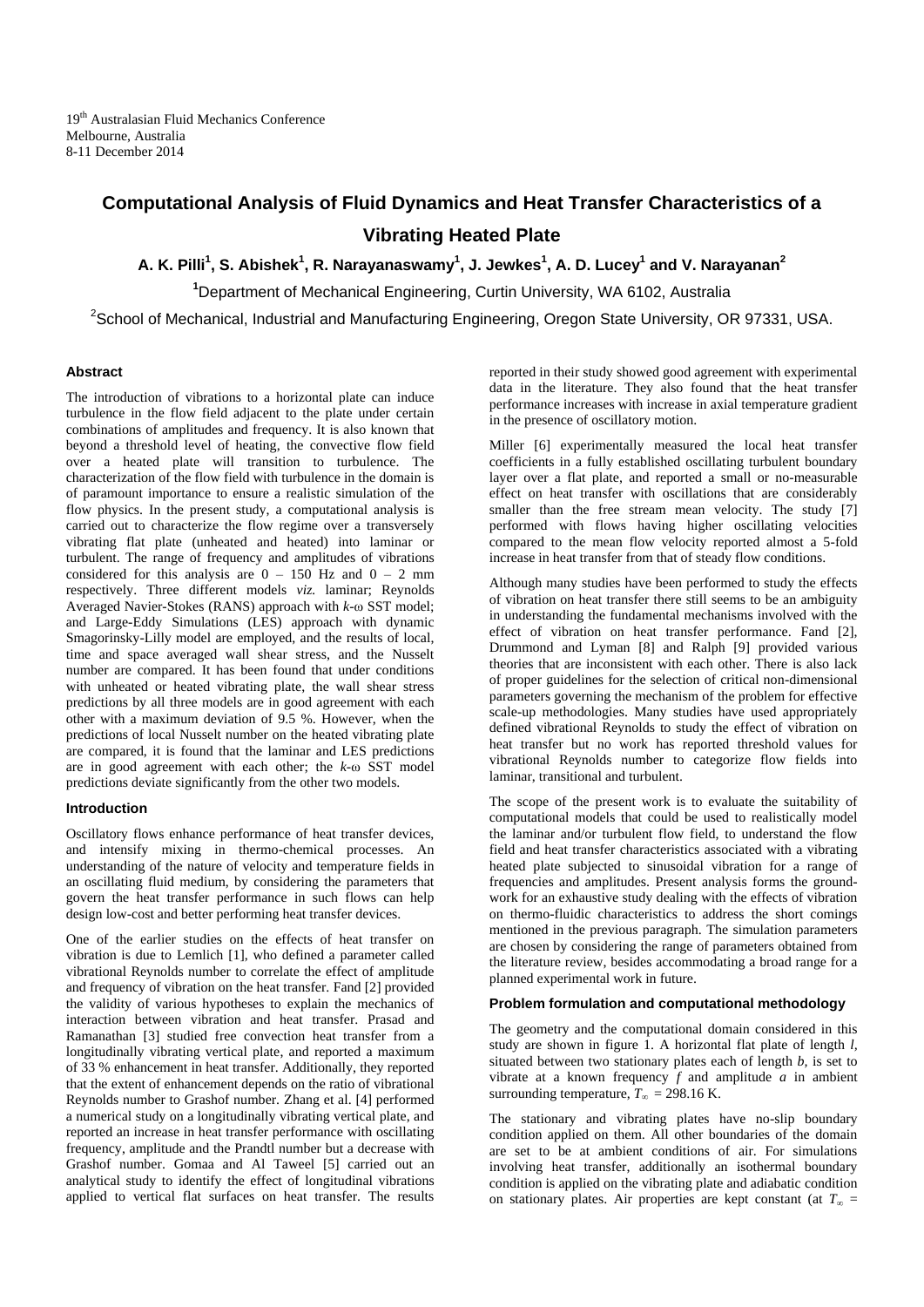298.16 K) because the wall temperature considered is not high enough to cause any significant change in the properties of air except the density, when the vibrating plate is heated. The Boussinesq approximation is also used.



The length scale of the geometry in the direction perpendicular to the plane of figure 1 is much larger than the other length scales in the domain, and hence the problem is assumed to be twodimensional. However, for the LES simulations, a threedimensional domain is developed extending into the plane of figure 1, up to a length of 4 times the maximum amplitude of vibration considered in this study. This length is chosen to effectively capture the flow features generated during the vibration of the plate, which are expected to be more or less of the same order as the amplitude of vibration. The boundary conditions on the vibrating plate and rest of the boundaries of the LES domain are similar to that of the two-dimensional simulation. Moreover, a periodic boundary condition is applied on the front and the back faces of the domain, essentially making the LES a quasi-two-dimensional simulation.

The two-dimensional mesh used is a fully-structured, spatially varying non-uniform mesh with rectangular elements, shown in figure 1. The three-dimensional mesh used in LES is a similar mesh with hexahedron elements. Both the meshes have finer cells close to the moving boundary (vibrating plate) to sufficiently capture the near wall effects. As the region in the close vicinity of the moving boundary is of high importance to obtain physically sensible results, dynamic meshing is achieved in such a way that mesh close to the moving boundary remain undisturbed.

## Methodology

The purpose of vibrating the flat plate is to generate oscillations in the fluid medium surrounding it, which may help in the enhancement of heat transfer. There is no published information about the nature of the flow field - laminar, transitional or turbulent - about such a vibrating plate for any range of frequency and amplitude of vibration. Hence, it is not known *apriori* which computational model better suits the problem. In lieu of this, the problem is modelled using (i) a laminar model, (ii) RANS approach (*k-*ω Shear Stress Transport (SST)) model [10] and, (iii) a LES approach (dynamic Smagorinsky-Lilly Model) [11]. This is done to compare the results from the above three models and to see the variation, if any from one another to determine the nature of flow field, i.e. laminar, transitional or turbulent.

As the information on boundary layer velocities and temperature profiles are crucial for the problem at hand, the models with wall function approach are ruled out because of their sensitivity and their tendency to predict inaccurate results at finer grids closer to the wall. The *k-ω* SST model with low-Reynolds number formulation seemed appropriate as it can effectively resolve the viscous sub-layer that is close to a boundary including the loglaw region. Its ability to switch to *k*-*ε* model formulation in the free stream, which is known to accurately capture the free stream turbulence made the *k-ω* SST model a choice for the problem at hand. Although, other two-equation models with enhanced wall

treatment may be used, the *k-*ω SST model is selected because of its accurate and robust near-wall treatment [12]. For the LES, dynamic Smagorinsky-Lilly sub-grid scale model is chosen because accurate near-wall treatment is critical for the problem considered because of the possibility of laminar-turbulent transition in the boundary layer. For the accurate modelling of such flows, Mentor [13] recommends the dynamic Smagorinsky-Lilly model because it is formulated in such a way that it returns zero eddy-viscosity in laminar shear flows and because of its accurate near wall treatment without the use of any near wall damping functions.

Above models are solved using the finite-volume solver available in the academic version of ANSYS FLUENT 14.0. The pressurevelocity coupling is achieved using the SIMPLE method. Second order upwind differencing scheme is used for solving pressure, momentum and energy equations. First-order implicit transient formulation is employed. The time step for each case is dependent on the frequency of vibration prescribed for the corresponding case.

## **Grid-Independence study**

The grid sensitivity test has been performed by successively refining the mesh and comparing the relative variation in the wall shear stress. The mesh configurations chosen are with 150×50, 300×100, 500×150, 600×200 and 750×250 elements in the x and y direction respectively. It is found that further refinement in mesh beyond the mesh size of  $300 \times 100$  resulted in a relative variation of less than 0.1 % in averaged wall shear stress.

## **Validation**

The present computational methodology and dynamic meshing approach is validated by comparing the predicted results against the experimental data from Prasad and Ramanathan [3]., who studied the effect of longitudinal vibrations of a heated plate on heat transfer performance. A case is developed to see the effects of longitudinal vibration on heat transfer under similar operating conditions as the experimental study [3].



Table 1. Operating conditions of Prasad and Ramanathan [3] considered for validation

For the operating condition as shown in Table 1, Prasad and Ramanathan [3] experimentally observed and reported that the flow field is laminar and hence a laminar model is used to validate the results from simulations.



Figure 2. Comparison of computational results with the experimental results of Prasad and Ramanathan[3].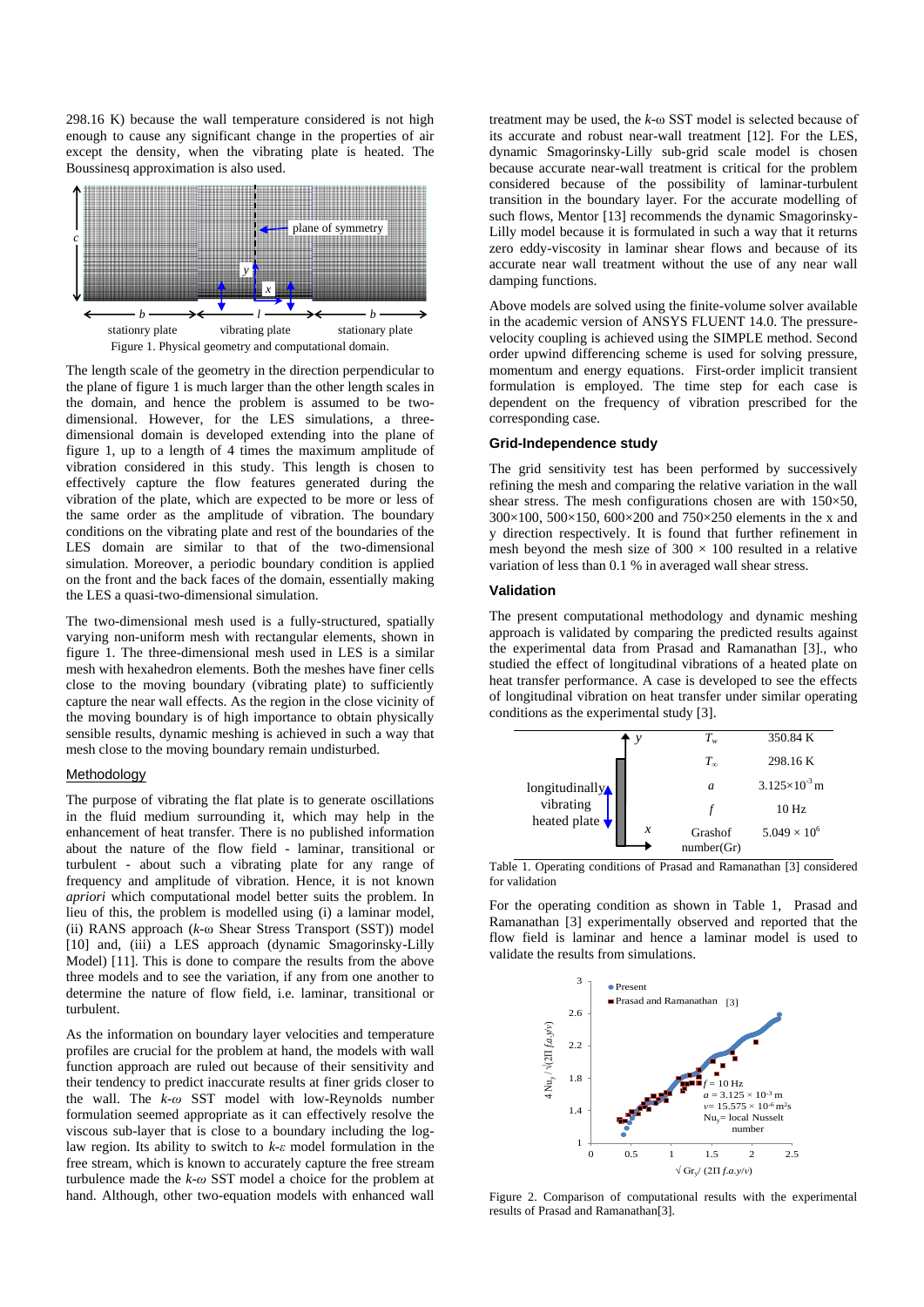Figure 2 shows the comparison of non-dimensional parameters proposed by Sparrow [14], and adopted by [3] enabling validation of predictions from the present simulation. The results obtained using the present computational methodology is found to be in good agreement with the experimental values. Since the maximum deviation from the experiments is found to be less than 8%, the computational methodology is extended to carry out the present work.

#### **Results and Discussion**

The ranges of operating parameters considered for the present study are indicated in Table-2. As shown in Table-2, the laminar and *k-*ω SST simulations are performed for all the combinations of frequencies and amplitudes; LES cases are restricted to only two cases: (i) *f* = 50 Hz, *a=* 0.001 m & (ii) *f* = 150 Hz, *a=* 0.002. For heat transfer calculations, a wall temperature,  $T_w = 323.16 \text{ K}$ is employed.

|                  | units              | Laminar         | $k$ - $\omega$ SST | <b>LES</b> |
|------------------|--------------------|-----------------|--------------------|------------|
| a                | $\times 10^{-3}$ m | 0.5, 1, 1.5, 2  | 0.5, 1, 1.5, 2     | 1.2        |
|                  | Hz                 | 5, 50, 100, 150 | 5, 50, 100, 150    | 50, 150    |
|                  | m                  | 0.05            |                    |            |
| $T_{\infty}$     | K                  | 298.16          |                    |            |
| $T_{\mathrm{w}}$ | K                  | 323.16          |                    |            |

Table 2. Operating parameters considered for the present study

### Comparison of fluid dynamic characteristics predicted by the models

Figure 3 (a-h) shows the velocity vectors in the region adjacent to the vibrating plate at different stages of a cycle of vibration, obtained using LES for a representative set of frequency and amplitude of 150 Hz and 0.002 m respectively. In the figure, the stationary plate is showed in black and the vibrating plate is showed in red. Only one half about the plane of symmetry is shown.



Figure 3. Velocity vectors (coloured by velocity magnitude) in the vicinity of the vibrating plate at different phases of a cycle of vibration.(a) 12.5 % (b) 25 %; (c) 37.5 %; (d) 50 %; (e) 62.5 %; (f) 75 %; (g) 87.5 %; (h) 100%.

The qualitative trends obtained from *k-*ω SST and laminar simulations are similar and hence omitted for brevity. As it is seen from the figure that as the plate moves upwards in the first quarter of the cycle it imparts momentum to the fluid adjacent to it, thereby resulting in a flow directed away from the plane of symmetry. As it goes down in the second quarter of the cycle a relatively low pressure zone is formed on the top of the vibrating surface, and this low pressure causes the fluid (air) to change direction and the cyclic repetition of this leads to the formation of rotational velocity components close to the edges of the vibrating plate which can be seen near the edge of the vibrating plate from figure 3. Similarly after the 75% of the cycle the vibrating plate changes direction and because of no slip condition the fluid also changes direction and as explained above cyclic repetition of this

forms vortex like flow features around the edge of the plate. The size of these vortex-like structures is found to be dependent on the frequency and amplitude of vibrations.

Figure 4 illustrates the distribution of wall shear stress on the surface of the vibrating plate. The left hand side of the plot corresponds to vibrational parameters,  $f = 50$  Hz and  $a = 0.001$ mm, and the right hand side of the plot corresponds to  $f = 100$  Hz and  $a = 0.001$  mm. It can be seen that the local wall shear stress increases as we move away from the plane of symmetry towards the edges. This trend was also noticed as the cycle of vibration progressed.

It is also seen from the comparison of the left and right hand sides of the plot that for the same amplitude and increase in frequency the local wall shear stress also increase, particularly more so towards to the edge of the plate. Similar increase in the instantaneous local wall shear stress is observed when moving from the centre of the vibrating plate to its edge when comparing cases having same frequency but with different amplitudes.



Figure 4. Local wall shear stress (instantaneous) illustrated at various phases of the cycle of vibration (a) 25 %; (b) 50 %; (c) 75 %; (d) 100 %.

It is also observed that all the three models are in good agreement with each other, with maximum deviation found towards the edge of the plate. There appears a sudden decrease and increase in wall shear stress at the edge of the plate almost consistent after the first quarter of the cycle. This can be seen as a consequence of the low pressure created on the vibrating plate, and the subsequent formation of recirculation zones as explained above. As the recirculation appears to occur close to the edge of the plate, it is noted that care must be taken to increase the accuracy of modelling this effect.

As the sudden decrease in wall shear stress appear to occur within 5% of the length of the plate from the edge of plate only 90% of the total length of the vibrating plate is considered for the